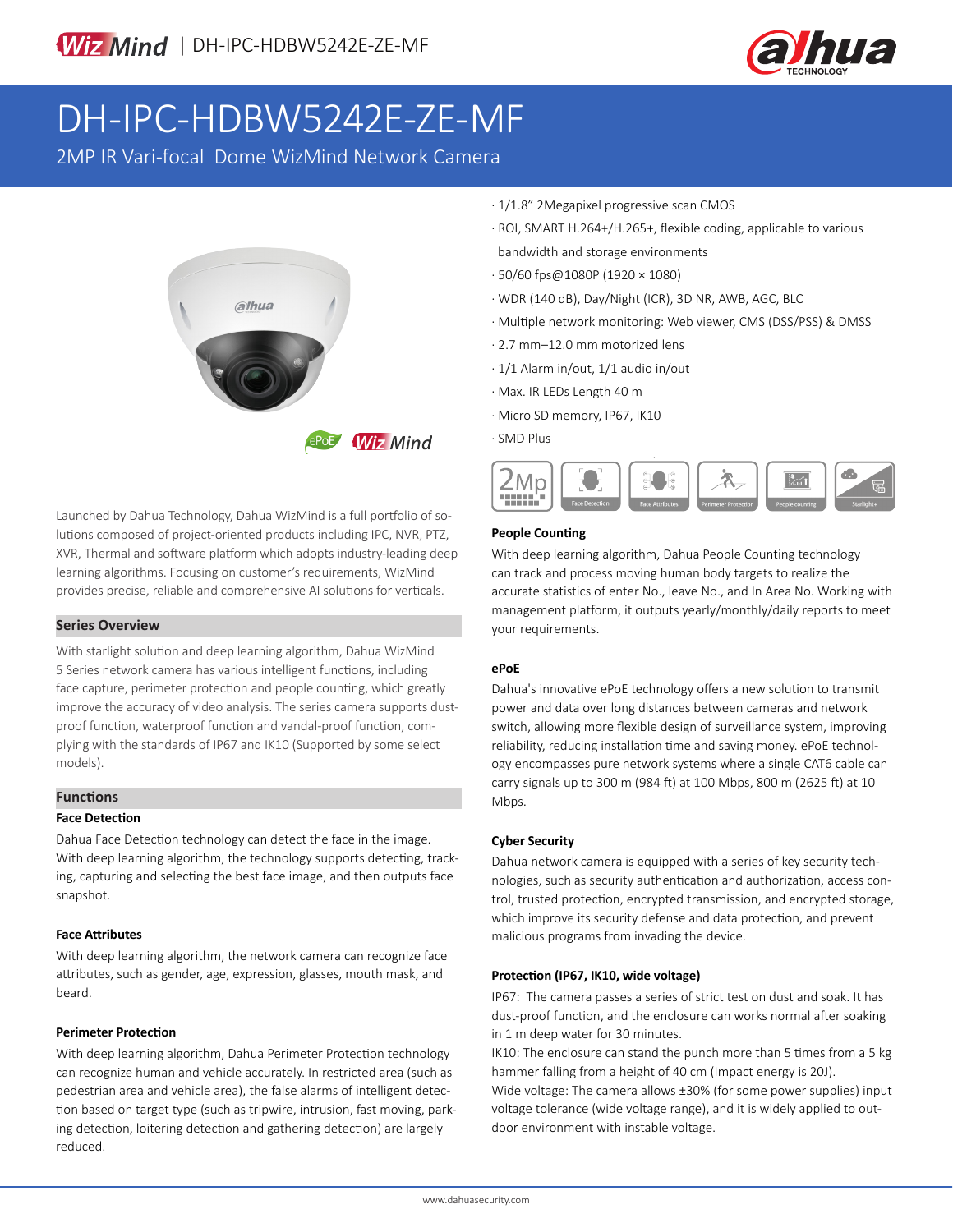# **Technical Specification**

#### Camera

| Image Sensor                 |      | 1/1.8" CMOS                                                                             |                                |                                         |                                         |
|------------------------------|------|-----------------------------------------------------------------------------------------|--------------------------------|-----------------------------------------|-----------------------------------------|
| Max. Resolution              |      | 1920 (H) × 1080 (V)                                                                     |                                |                                         |                                         |
| <b>RAM</b>                   |      | 1 GB                                                                                    |                                |                                         |                                         |
| <b>ROM</b>                   |      | 128 MB                                                                                  |                                |                                         |                                         |
| Scanning System              |      | Progressive                                                                             |                                |                                         |                                         |
| Electronic Shutter Speed     |      | Auto/Manual, 1/3 s-100,000 s                                                            |                                |                                         |                                         |
| S/N Ratio                    |      | > 56 dB                                                                                 |                                |                                         |                                         |
| Minimum Illumination         |      | 0.003 Lux@F1.8 (Color, 30IRE)<br>0.0003 Lux@F1.8 (B/W, 30IRE)<br>0 Lux (Illuminator on) |                                |                                         |                                         |
| <b>Illumination Distance</b> |      | 40 m (131 ft)                                                                           |                                |                                         |                                         |
| Illuminator On/Off Control   |      | Auto/Manual                                                                             |                                |                                         |                                         |
| Illuminator Number           |      | $3$ (IR LED)                                                                            |                                |                                         |                                         |
| Lens                         |      |                                                                                         |                                |                                         |                                         |
| Lens Type                    |      | Motorized vari-focal                                                                    |                                |                                         |                                         |
| Mount Type                   |      | Board-in                                                                                |                                |                                         |                                         |
| Focal Length                 |      | $2.7$ mm $-12.0$ mm                                                                     |                                |                                         |                                         |
| Max. Aperture                |      | F1.8                                                                                    |                                |                                         |                                         |
| Angle of View                |      | Horizontal: 114°-47°,<br>Vertical: 62°-26°                                              |                                |                                         |                                         |
| Aperture Type                |      | Auto                                                                                    |                                |                                         |                                         |
| Close Focus Distance         |      | $1.2 \text{ m}$ (3.94 ft)                                                               |                                |                                         |                                         |
| DORI Distance                | Lens | Detect                                                                                  | Observe                        | Recognize                               | Identify                                |
|                              | W    | 41.0 m<br>$(134.5 \text{ ft})$                                                          | 16.4m<br>$(53.8 \text{ ft})$   | 8.2 <sub>m</sub><br>$(26.9 \text{ ft})$ | 4.1 <sub>m</sub><br>$(13.5 \text{ ft})$ |
|                              | T    | 93.4 m<br>$(306.4 \text{ ft})$                                                          | 37.3 m<br>$(122.4 \text{ ft})$ | 18.6 m<br>$(61.0 \text{ ft})$           | 9.3 <sub>m</sub><br>(30.5 ft)           |

#### Pan/Tilt/Rotation

Pan/Tilt/Rotation Range Pan: 0°-355°; Tilt: 0°-65°; Rotation: 0°-355° Professional, intelligent Face Detection Face detection; track; snapshot; snapshot optimization; optimal face snapshot upload; face enhancement; face exposure; face attribute extraction including 6 attributes (gender, age, glasses, expressions, mask and beard) and 8 expressions (anger, calm, happiness, sadness, disgust, surprise, confusion and fear); mask; beard; face snapshot set as face or one-inch photo; 3 snapshot strategies (real-time snapshot, optimization snapshot and quality priority); face angle filter; optimization time setting Perimeter Protection Tripwire; intrusion; fast moving (the three functions support the class ification and accurate detection of vehicle and human); loitering detection; people gathering; parking detection

| People Counting                         | Support the counting of enter number, leave<br>number, and pass number, and displaying and<br>outputting yearly/monthly/daily reports.<br>Support the counting of number in area, and 4 rules<br>configuration. Count number of people or stay time<br>and link alarm.<br>Support queue management, and 4 rules<br>configuration. Count number of people or stay time<br>and link alarm |
|-----------------------------------------|-----------------------------------------------------------------------------------------------------------------------------------------------------------------------------------------------------------------------------------------------------------------------------------------------------------------------------------------------------------------------------------------|
| Smart Event                             |                                                                                                                                                                                                                                                                                                                                                                                         |
| IVS                                     | Abandoned object; missing object                                                                                                                                                                                                                                                                                                                                                        |
| Heat Map                                | Yes                                                                                                                                                                                                                                                                                                                                                                                     |
| Video                                   |                                                                                                                                                                                                                                                                                                                                                                                         |
| Compression                             | H.265,H.264,H.264B,H.264H,<br>MJPEG (only supported by the sub stream)                                                                                                                                                                                                                                                                                                                  |
| Smart Codec                             | Smart H.265+/ Smart H.264+                                                                                                                                                                                                                                                                                                                                                              |
| <b>Streaming Capability</b>             | 3 Streams                                                                                                                                                                                                                                                                                                                                                                               |
| Resolution                              | 1080P (1920 × 1080)/1.3M (1280 × 960)/720P (1280<br>× 720)/D1 (704 × 576/704 × 480)/VGA (640 × 480)/<br>CIF (352 × 288/352 × 240)                                                                                                                                                                                                                                                       |
| Frame Rate                              | Main Stream:1920 × 1080 (1 fps-50/60 fps)<br>Sub Stream: D1 (1 fps-25/30 fps)<br>D1 (1 fps-50/60 fps)<br>Third Stream: 1080P (1 fps-25/30 fps)<br>*The values above are the max. frame rates of each<br>stream; for multiple streams, the values will be<br>subjected to the total encoding capacity.                                                                                   |
| <b>Bit Rate Control</b>                 | CBR/VBR                                                                                                                                                                                                                                                                                                                                                                                 |
| Bit Rate                                | H.264: 32 Kbps–8192 Kbps<br>H.265: 19 Kbps-8192 Kbps                                                                                                                                                                                                                                                                                                                                    |
| Day/Night                               | Auto (ICR)/Color/B/W                                                                                                                                                                                                                                                                                                                                                                    |
| <b>BIC</b> Mode                         | BLC/HLC/WDR (140 dB)                                                                                                                                                                                                                                                                                                                                                                    |
| Scene Self-adaptation (SSA)             | Yes                                                                                                                                                                                                                                                                                                                                                                                     |
| White Balance                           | Auto/Natural/Street Lamp/Outdoor/Manual                                                                                                                                                                                                                                                                                                                                                 |
| Gain Control                            | Auto/Manual                                                                                                                                                                                                                                                                                                                                                                             |
| Noise Reduction                         | 3D <sub>NR</sub>                                                                                                                                                                                                                                                                                                                                                                        |
| <b>Motion Detection</b>                 | OFF/ON (4 areas, rectangular)                                                                                                                                                                                                                                                                                                                                                           |
| Region of Interest                      | Yes (4 areas)                                                                                                                                                                                                                                                                                                                                                                           |
| Electronic Image Stabilization<br>(EIS) | Yes                                                                                                                                                                                                                                                                                                                                                                                     |
| <b>Smart Illumination</b>               | Yes                                                                                                                                                                                                                                                                                                                                                                                     |
| Defog                                   | Yes                                                                                                                                                                                                                                                                                                                                                                                     |
| Flip                                    | 0°/90°/180°/270°                                                                                                                                                                                                                                                                                                                                                                        |
| Mirror                                  | Yes                                                                                                                                                                                                                                                                                                                                                                                     |
| Privacy Masking                         | Off/On (8 areas, rectangular)                                                                                                                                                                                                                                                                                                                                                           |
| Audio                                   |                                                                                                                                                                                                                                                                                                                                                                                         |
| Audio Compression                       | PCM; G.711a; G.711Mu; G.726; G.723                                                                                                                                                                                                                                                                                                                                                      |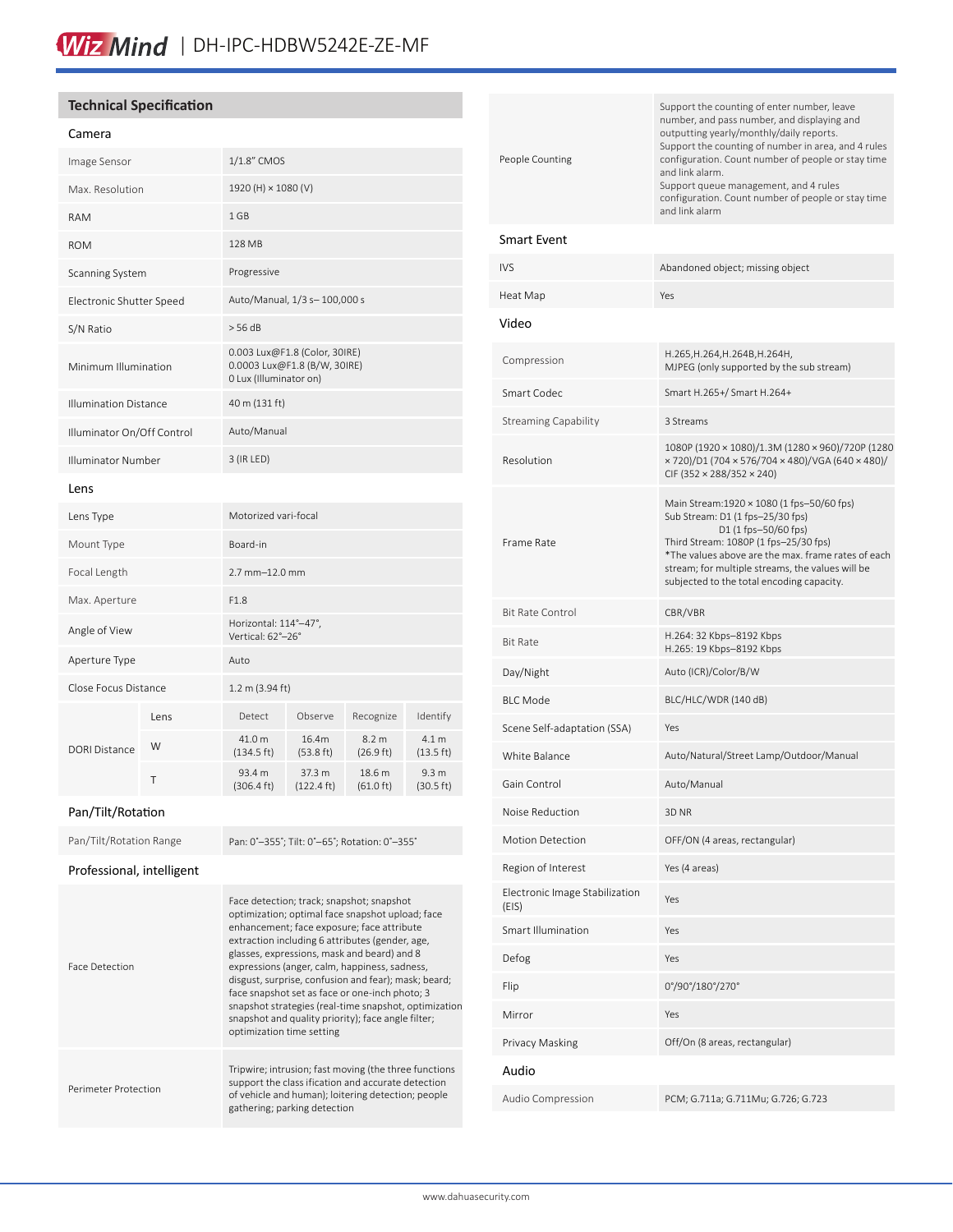# Wiz Mind | DH-IPC-HDBW5242E-ZE-MF

| Alarm                       |                                                                                                                                                                                                                                                                                                                                                                                                                                                              |  |  |  |  |
|-----------------------------|--------------------------------------------------------------------------------------------------------------------------------------------------------------------------------------------------------------------------------------------------------------------------------------------------------------------------------------------------------------------------------------------------------------------------------------------------------------|--|--|--|--|
| Alarm Fvent                 | No SD card;SD card full;SD card error;network<br>disconnection; IP conflict; illegal access; motion<br>detection; video tampering; Defocus<br>Detection; scene changing; intrusion; tripwire; aban<br>doned object; missing object; fast moving; parking<br>detection;loitering detection;people<br>gathering; audio detection; people counting; face<br>detection; People counting in area; Stay alarm; People<br>No. exception detection; Queue Management |  |  |  |  |
| Network                     |                                                                                                                                                                                                                                                                                                                                                                                                                                                              |  |  |  |  |
| Network                     | RJ-45 (10/100 Base-T)                                                                                                                                                                                                                                                                                                                                                                                                                                        |  |  |  |  |
| SDK and API                 | Yes                                                                                                                                                                                                                                                                                                                                                                                                                                                          |  |  |  |  |
| Cyber Security              | Video encryption; firmware encryption;<br>configuration encryption; Digest; WSSE;<br>account lockout; security logs; IP/MAC filtering;<br>generation and importing of X.509 certification;<br>syslog; HTTPS; 802.1x; trusted boot; trusted<br>execution; trusted upgrade                                                                                                                                                                                     |  |  |  |  |
| Protocol                    | IPv4; IPv6; HTTP;TCP; UDP; ARP; RTP; RTSP; RTCP;<br>RTMP; SMTP; FTP; SFTP; DHCP; DNS; DDNS; QoS;<br>UPnP; NTP; Multicast; ICMP; IGMP; NFS; SAMBA;<br>PPPoE; SNMP; Bonjour                                                                                                                                                                                                                                                                                    |  |  |  |  |
| Interoperability            | ONVIF (Profile S/Profile G/Profile T); CGI; Milestone;<br>Genetec; P2P                                                                                                                                                                                                                                                                                                                                                                                       |  |  |  |  |
| User/Host                   | 20 Users                                                                                                                                                                                                                                                                                                                                                                                                                                                     |  |  |  |  |
| Storage                     | NAS; FTP; SFTP; Micro SD card (support max. 256 G)                                                                                                                                                                                                                                                                                                                                                                                                           |  |  |  |  |
| <b>Browser</b>              | IE (versions newer than IE8), Chrome,<br>Firefox, Safari (versions newer than Safari 12)                                                                                                                                                                                                                                                                                                                                                                     |  |  |  |  |
| Management Software         | Smart PSS; DSS; DMSS                                                                                                                                                                                                                                                                                                                                                                                                                                         |  |  |  |  |
| Mobile Phone                | iOS; Android                                                                                                                                                                                                                                                                                                                                                                                                                                                 |  |  |  |  |
| Certifications              |                                                                                                                                                                                                                                                                                                                                                                                                                                                              |  |  |  |  |
| Certifications              | CE-LVD: EN62368-1<br>CE-EMC: Electromagnetic Compatibility Directive<br>2014/30/EU<br>FCC: 47 CFR FCC Part 15, Subpart B<br>UL/CUL: UL60950-1 CAN/CSA C22.2 No.60950-1-07                                                                                                                                                                                                                                                                                    |  |  |  |  |
| Interface                   |                                                                                                                                                                                                                                                                                                                                                                                                                                                              |  |  |  |  |
| Audio Interface             | 1/1 channel In/Out                                                                                                                                                                                                                                                                                                                                                                                                                                           |  |  |  |  |
| Alarm                       | 1 channel In: 5mA 5V DC<br>1 channel Out: 300mA 12V DC                                                                                                                                                                                                                                                                                                                                                                                                       |  |  |  |  |
| Electrical                  |                                                                                                                                                                                                                                                                                                                                                                                                                                                              |  |  |  |  |
| Power Supply                | DC 12V (±30%)/AC 24V (±30%)/PoE (802.3af)/ePoE                                                                                                                                                                                                                                                                                                                                                                                                               |  |  |  |  |
| Power Consumption           | Basic power consumption: 4.9W (12V DC); 5.1W<br>(24V AC); 5.2W (PoE)<br>Max. power consumption (max. stream + intelligent<br>function + IR LED + focus): 12.4W (12V DC); 11.9W<br>(24V AC); 11.6W (PoE)                                                                                                                                                                                                                                                      |  |  |  |  |
| Environmental               |                                                                                                                                                                                                                                                                                                                                                                                                                                                              |  |  |  |  |
| <b>Operating Conditions</b> | -30° C to +60° C (-22° F to +140° F)/Less than 95%<br>RH                                                                                                                                                                                                                                                                                                                                                                                                     |  |  |  |  |
| Storage conditions          | $-40^{\circ}$ C to +60° C (-40° F to +140° F)                                                                                                                                                                                                                                                                                                                                                                                                                |  |  |  |  |
| <b>Protection Grade</b>     | IP67; IK10                                                                                                                                                                                                                                                                                                                                                                                                                                                   |  |  |  |  |
| Construction                |                                                                                                                                                                                                                                                                                                                                                                                                                                                              |  |  |  |  |
| Casing                      | Metal                                                                                                                                                                                                                                                                                                                                                                                                                                                        |  |  |  |  |

| <b>Dimensions</b> | $\Phi$ 159.0 mm × 117.9 mm (6.26" × 4.64") |
|-------------------|--------------------------------------------|
| Net Weight        | 0.95 kg (2.09 lb)                          |
| Gross Weight      | 1.20 kg (2.65 lb)                          |

## **Ordering Information**

| Type                      | Part Number                              | Description                                            |  |  |
|---------------------------|------------------------------------------|--------------------------------------------------------|--|--|
| 2MP camera                | $DH-IPC-$<br><b>HDBW5242FP-</b><br>7F-MF | 2MP IR Vari-focal Dome WizMind Network<br>Camera, PAL  |  |  |
|                           | $DH-IPC-$<br>HDBW5242EN-<br>7F-MF        | 2MP IR Vari-focal Dome WizMind Network<br>Camera, NTSC |  |  |
|                           | IPC-HDBW5242FP-<br>7F-MF                 | 2MP IR Vari-focal Dome WizMind Network<br>Camera, PAL  |  |  |
|                           | IPC-HDBW5242FN-<br>7F-MF                 | 2MP IR Vari-focal Dome WizMind Network<br>Camera, NTSC |  |  |
| Accessories<br>(optional) | <b>PFA138</b>                            | Junction Mount                                         |  |  |
|                           | PFB211W                                  | Wall Mount                                             |  |  |
|                           | PFB300C                                  | <b>Ceiling Mount</b>                                   |  |  |
|                           | IR1002                                   | ePoF Over Coax, Converter                              |  |  |
|                           | <b>PFA152-F</b>                          | Pole Mount                                             |  |  |
|                           | PFA101                                   | Mount Adapter                                          |  |  |
|                           | PFB201C                                  | In-ceiling Mount                                       |  |  |

# **Accessories**

## **Optional:**



 PFA138 PFA138 Junction Mount

LR1002

Converter

 $\lambda$ 

In-ceiling mount In-ceiling Mount

ePoE Over Coax

PFB201C



Wall Mount





PFA152-E Pole Mount

Ceiling Mount



P<sub>T</sub><sub>a</sub><sup>1</sup> PFA101 PFA101 Mount adapter Mount Adapter